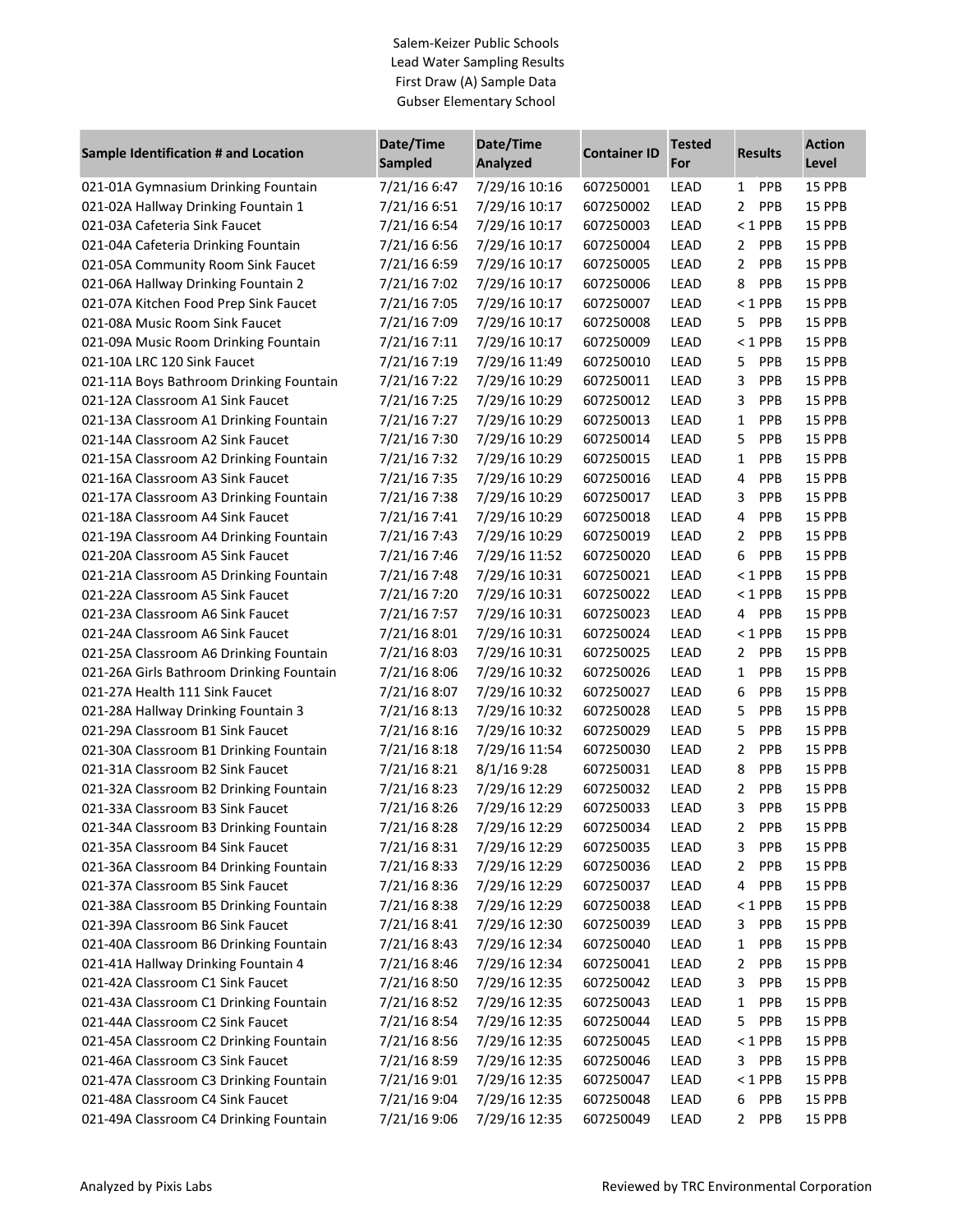## Salem-Keizer Public Schools Lead Water Sampling Results First Draw (A) Sample Data Gubser Elementary School

| <b>Sample Identification # and Location</b> | Date/Time<br>Sampled | Date/Time<br>Analyzed | <b>Container ID</b> | <b>Tested</b><br>For |   | <b>Results</b> | <b>Action</b><br>Level |
|---------------------------------------------|----------------------|-----------------------|---------------------|----------------------|---|----------------|------------------------|
| 021-50A Classroom C5 Sink Faucet            | 7/21/16 9:09         | 7/29/16 12:36         | 607250050           | LEAD                 |   | 4 PPB          | <b>15 PPR</b>          |
| 021-51A Classroom C5 Drinking Fountain      | 7/21/16 9:11         | 7/29/16 12:36         | 607250051           | LEAD                 |   | 2 PPR          | <b>15 PPR</b>          |
| 021-52A Classroom C6 Sink Faucet            | 7/21/16 9:14         | 7/29/16 12:36         | 607250052           | LEAD                 | 6 | <b>PPB</b>     | <b>15 PPB</b>          |
| 021-53A Classroom C6 Drinking Fountain      | 7/21/16 9:16         | 7/29/16 12:36         | 607250053           | LEAD                 |   | <b>PPB</b>     | <b>15 PPB</b>          |
| 021-54A Music Room Second Sink              | 7/21/167:13          | 7/29/16 12:36         | 607250054           | <b>IFAD</b>          |   | <b>24 PPB</b>  | $15$ PPR               |

EPA Action Level for Lead in Schools is 20 PPB

SKPS Action Level for Lead is 15 PPB

**Highlighted samples are at or exceed the Salem-Keizer Public Schools (SKPS) Action Level**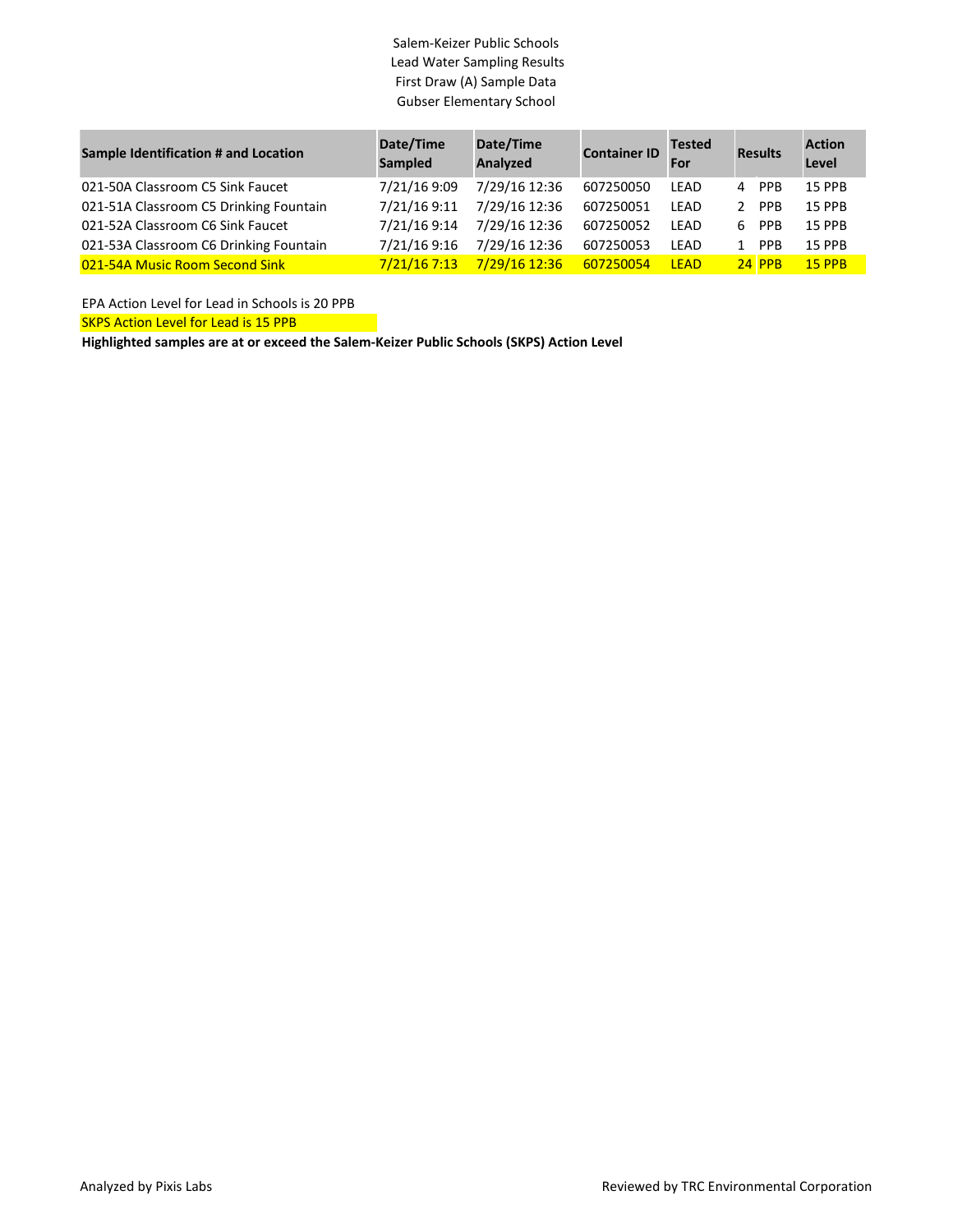Salem-Keizer Public Schools Lead Water Sampling Results Flushed (B) Sample Data Gubser Elementary School

| <b>Sample Identification # and Location</b>                                              | Date/Time<br><b>Collected</b> | <b>Date</b><br><b>Analyzed</b> | <b>Container ID</b> | <b>Tested</b><br>For | <b>Result</b> | <b>Action</b><br>Level |
|------------------------------------------------------------------------------------------|-------------------------------|--------------------------------|---------------------|----------------------|---------------|------------------------|
| 021-54B Music Room Second Sink                                                           | 7/21/16 7:14 AM 9/7/2016      |                                | 608311001           | <b>LEAD</b>          | $<1$ PPR      | <b>15 PPB</b>          |
|                                                                                          |                               |                                |                     |                      |               |                        |
| EPA Action Level for Lead in Schools is 20 PPB                                           |                               |                                |                     |                      |               |                        |
| <b>SKPS Action Level for Lead is 15 PPB</b>                                              |                               |                                |                     |                      |               |                        |
| Highlighted samples are at or exceed the Salem-Keizer Public Schools (SKPS) Action Level |                               |                                |                     |                      |               |                        |